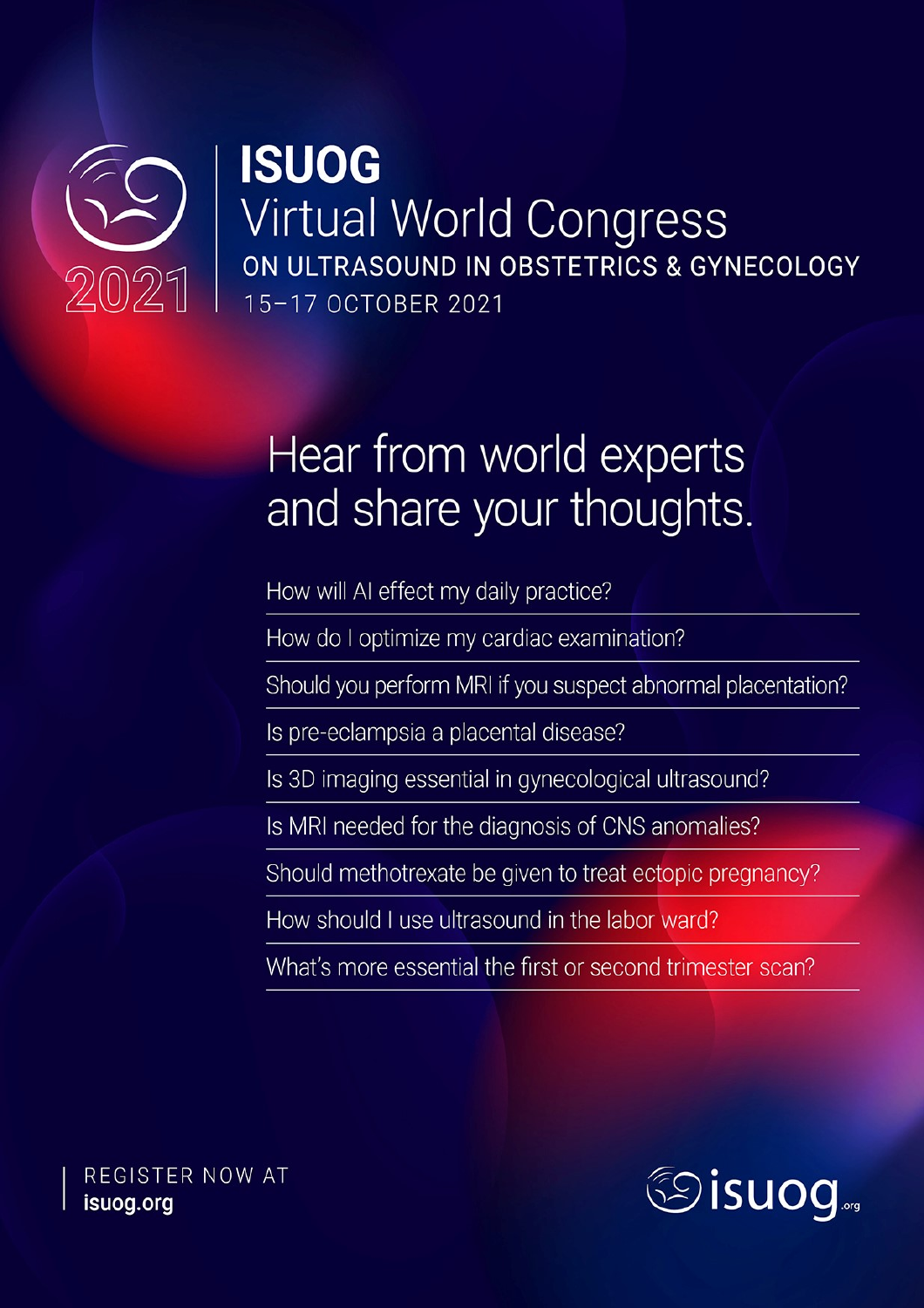## **Nuchal thickening in Jacobsen syndrome**

*S. M. McClelland, A. P. M. Smith\*, N. C. Smith\*, E. S. Gray*† *, J. S. W. Diack*‡ *and J. C. S. Dean*‡

Departments of Radiology, Pathology<sup>†</sup> and Medical Genetics<sup>‡</sup>, Aberdeen Royal Infirmary and Aberdeen Maternity Hospital Ultrasound Department\*, Aberdeen, UK

Key words: NUCHAL THICKENING, JACOBSEN SYNDROME, CHROMOSOME 11q DELETION, AMNIOCENTESIS

#### **ABSTRACT**

*A routine detailed ultrasound examination performed at 20 weeks' gestation demonstrated the presence of nuchal thickening as an apparently isolated finding. The concentration of maternal* α*-fetoprotein was normal and the risk of Down's syndrome was 1 in 6800. Amniocentesis was performed and chromosome analysis showed the karyotype 46,XY, del(11)(q23) found in Jacobsen syndrome. Fetal autopsy performed following medical termination at 23 weeks confirmed the phenotype and internal abnormalities found in Jacobsen syndrome.*

### **INTRODUCTION**

Jacobsen syndrome<sup>1</sup> is a rare syndrome resulting from a terminal deletion of the long arm of chromosome 11, most commonly at  $11q23<sup>2</sup>$  and requiring deletion of the  $11q24.1$ sub-band for the typical phenotype<sup>3,4</sup>. An association has previously been noted with a folate-sensitive fragility site in this region<sup>5</sup>. Most cases described previously have been identified postnatally as a result of chromosome analysis in patients with typical dysmorphic features including trigonocephaly or in mentally retarded individuals. Prenatal diagnosis has been described following detection of fetal abnormalities<sup>6</sup>, but to our knowledge no case has previously been associated with increased nuchal translucency.

#### **CASE REPORT**

A 25-year-old woman, para 0 + 0, had a first-visit scan that confirmed a singleton pregnancy with crown–rump length (CRL) 71.8 mm and biparietal diameter (BPD) 23.4 mm, equivalent to  $13 + 1$  weeks' gestation. No abnormalities were detected, but it was not our routine practice to perform nuchal thickness measurement. The level of maternal α-fetoprotein measured at 16 weeks was normal (0.88 MoM) and Down's syndrome risk was calculated at 1 in 6800. A routine detailed ultrasound examination was performed at 20 weeks' gestation and showed an apparently isolated abnormality of nuchal thickening (Figures 1 and 2). No other structural abnormalities were identified.

The patient was counselled and offered amniocentesis. Amniocyte cultures showed a karyotype of 46,XY, del(11)(q23) consistent with Jacobsen syndrome. Following counselling and discussion with the parents, a medical termination of pregnancy was performed at 23 + 3 weeks. The postmortem examination showed dysmorphic features (Figures 3 and 4) including prominent epicanthal folds, wide straight mouth, low-set ears, relative micrognathia and high-arched palate. The neck was short and thick with increased nuchal fold and there was generalized mild edema. Widely spaced nipples were noted. There was no trigonocephaly. Cardiac abnormalities of a fenestrated foramen ovale, dominant right ventricle with relatively small left ventricle and supravalvular dilatation of the aorta were present with mildly hypoplastic lungs. Genitourinary



**Figure 1** Longitudinal ultrasound image, showing nuchal thickening

Correspondence: Dr S. M. McClelland, Department of Radiology, Aberdeen Royal Infirmary, Foresterhill, Aberdeen AB25 2ZN, UK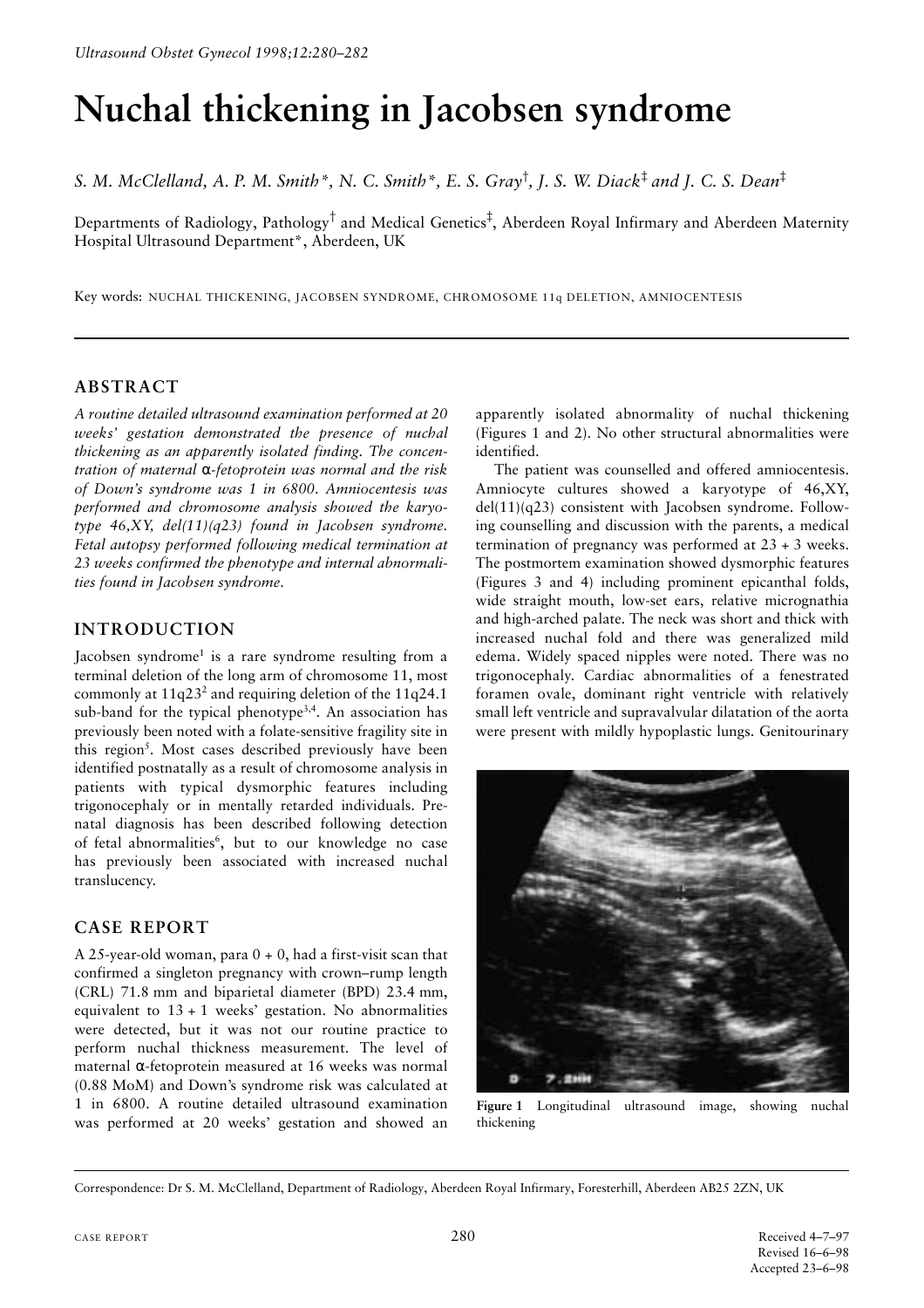

**Figure 2** Transverse ultrasound image, showing increased nuchal thickening (arrowed)



**Figure 3** Postmortem photograph, showing micrognathia, lowset ears, short neck and increased nuchal thickness

abnormalities of moderate bilateral dilatation of the renal pelves and ureters with distended bladder and probable posterior urethral valves and high, small testes were seen. G banding studies performed on skin tissue confirmed the karyotype of 46,XY, del(11)(q23). Blood chromosomal analysis of the parents showed normal karyotypes, includ-



**Figure 4** Postmortem photograph, showing dysmorphic features, including widely spaced nipples

ing folate-sensitive fragility studies of the break point on chromosome 11.

#### **DISCUSSION**

Increased nuchal thickness and cystic hygromas have been described with many chromosomal abnormalities other than trisomy 21, including trisomies 18 and 13, aneuploidy, Turner syndrome, ring chromosome 6<sup>7</sup>, ring chromosome 14<sup>8</sup> and Smith–Lemli–Opitz syndrome<sup>9</sup>. A recent report<sup>10</sup> showed an association of increased nuchal thickness at 10–14 weeks' gestation with cardiac abnormalities, possibly due to transient cardiac failure. There is already a well-recognized association in the second trimester between increased nuchal fluid and cardiac abnormalities<sup>11</sup>, and we suspect this is the explanation in our case, where this finding led to the diagnosis of Jacobsen syndrome. This is a relatively rare syndrome with a wide range of reported clinical findings<sup>12</sup>, the most common being trigonocephaly (a keel-shaped skull caused by premature fusion of the metopic suture). Hypertelorism, wide or low nasal bridge, low-set malformed ears, downslanted mouth corners, micrognathia and growth and variable psychomotor retardation are also reported. Various cardiac defects (including ventriculoseptal defect, hypoplastic aorta, tetralogy of Fallot, hypoplastic left heart, truncus arteriosus and aortic coarctation) are documented,